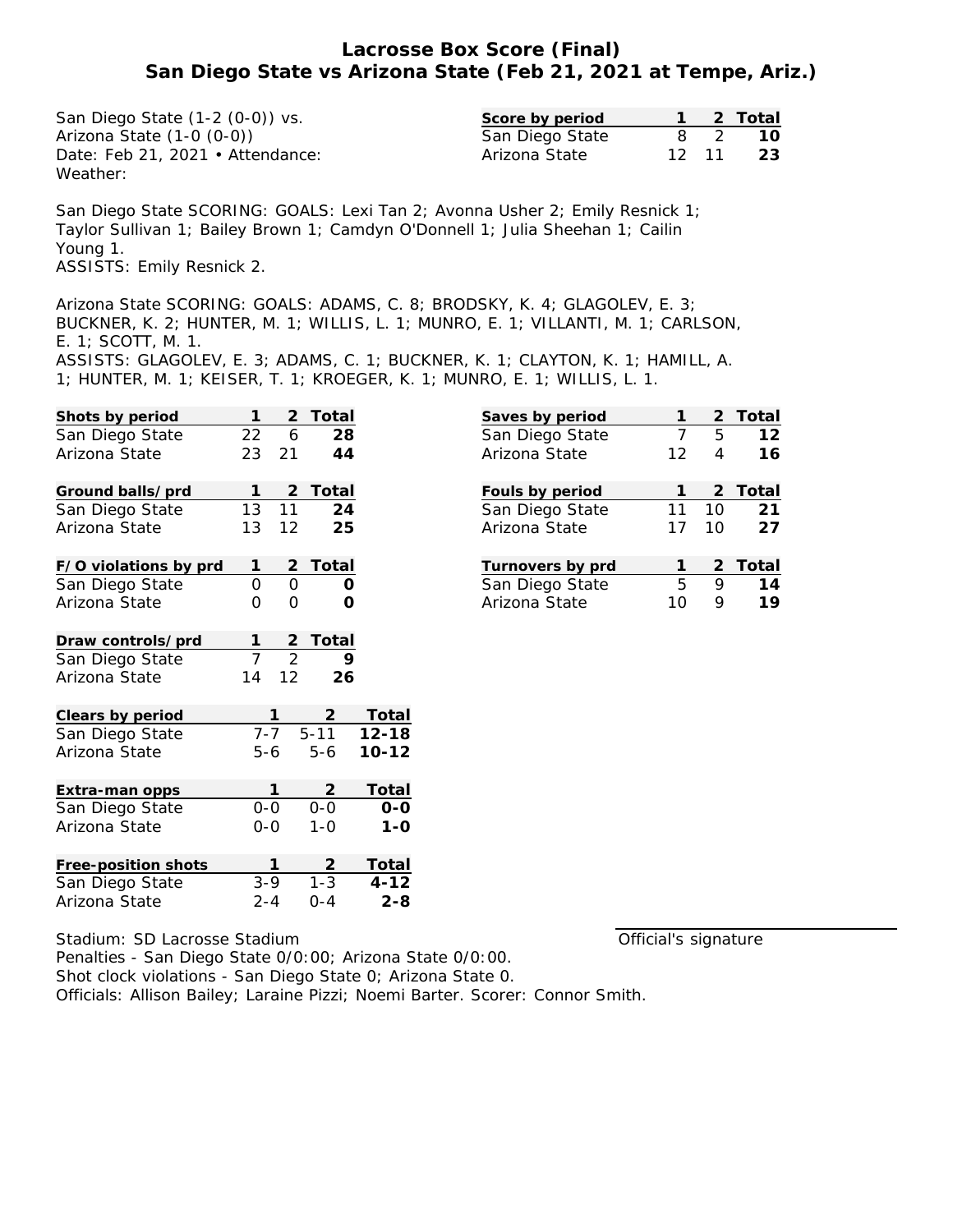# **Lacrosse Box Score (Final) San Diego State vs Arizona State (Feb 21, 2021 at Tempe, Ariz.)**

### **Arizona State**

| Pos                                               | ##           | <b>Player</b>     | G                            |                 |                          |                          |                          | A Sh GB DC FPS           | Pens                     |
|---------------------------------------------------|--------------|-------------------|------------------------------|-----------------|--------------------------|--------------------------|--------------------------|--------------------------|--------------------------|
| qk                                                | 00           | BONNEAU, B.       | $\qquad \qquad \blacksquare$ |                 | $\overline{a}$           | 3                        | $\overline{a}$           |                          |                          |
| mf                                                | 5            | BUCKNER, K.       | $\overline{2}$               | 1               | 6                        | $\overline{2}$           | 4                        | $0 - 2$                  |                          |
| mf                                                | 6            | MCCAFFREY, M.     | $\overline{a}$               | $\overline{a}$  | $\overline{a}$           | 1                        |                          |                          | $\overline{\phantom{0}}$ |
| d                                                 | 9            | MARTEL, M.        | $\overline{\phantom{0}}$     |                 | $\qquad \qquad -$        | $\qquad \qquad -$        | $\overline{\phantom{0}}$ | $\overline{\phantom{0}}$ |                          |
| mf                                                | 17           | CISSEL, M.        | $\overline{a}$               | $\overline{a}$  | $\overline{a}$           | $\overline{a}$           | 4                        | $\overline{a}$           |                          |
| a                                                 | 22           | CLAYTON, K.       |                              | 1               | $\frac{1}{2}$            | $\overline{\phantom{0}}$ | $\overline{\phantom{0}}$ | $\overline{\phantom{m}}$ |                          |
| mf                                                | 24           | HUNTER, M.        | 1                            | 1               | 3                        | $\overline{a}$           | 6                        | $\overline{a}$           |                          |
| a                                                 | 40           | ADAMS, C.         | 8                            | 1               | 12                       | 3                        | 1                        | $1 - 3$                  |                          |
| d                                                 | 44           | PAYNE, S.         | $\overline{a}$               | $\overline{a}$  | $\overline{a}$           | $\overline{2}$           | $\overline{a}$           | $\overline{a}$           |                          |
| d                                                 | 97           | GASPAR, B.        |                              | $\overline{a}$  | $\overline{a}$           | 3                        | $\frac{1}{2}$            | $\frac{1}{2}$            |                          |
| d                                                 | 98           | GASPAR, G.        | $\overline{a}$               | $\overline{a}$  | $\overline{a}$           | $\overline{2}$           | $\overline{a}$           | $\overline{a}$           | $\equiv$                 |
| a                                                 | 12           | GLAGOLEV, E.      | 3                            | 3               | 7                        | $\overline{2}$           | $\overline{\phantom{a}}$ | $0 - 1$                  |                          |
|                                                   |              | -- Substitutes -- |                              |                 |                          |                          |                          |                          |                          |
|                                                   | $\mathbf{1}$ | BRODSKY, K.       | 4                            |                 | $\overline{7}$           | $\overline{2}$           |                          |                          |                          |
|                                                   | 3            | SKAMAS, K.        |                              |                 | $\overline{a}$           | $\overline{a}$           |                          |                          |                          |
|                                                   | 7            | HAMILL, A.        |                              | 1               | $\overline{2}$           | $\frac{1}{2}$            | $\overline{a}$           |                          |                          |
|                                                   | 8            | GORKE, H.         | $\overline{a}$               |                 | $\overline{a}$           | $\overline{a}$           | $\overline{a}$           |                          |                          |
|                                                   | 19           | VILLANTI, M.      | 1                            | $\frac{1}{2}$   | $\overline{2}$           | $\overline{2}$           | $\overline{2}$           | $1 - 1$                  |                          |
|                                                   | 21           | SCOTT, M.         | 1                            | $\overline{a}$  | 1                        | $\overline{a}$           | $\overline{a}$           | $\overline{a}$           |                          |
|                                                   | 23           | WILLIS, L.        | 1                            | 1               | 1                        | 1                        | $\overline{2}$           |                          |                          |
|                                                   | 32           | KEISER, T.        | $\overline{a}$               | 1               | $\overline{a}$           |                          | $\overline{a}$           |                          |                          |
|                                                   | 33           | KROEGER, K.       |                              | 1               | 1                        | 1                        | 3                        | $0 - 1$                  |                          |
|                                                   | 34           | HOLOHAN, B.       | $\overline{a}$               | $\overline{a}$  | $\overline{a}$           | $\overline{a}$           | 1                        | $\overline{\phantom{a}}$ |                          |
|                                                   | 36           | MUNRO, E.         | 1                            | 1               | 1                        | $\overline{a}$           | $\frac{1}{2}$            | $\qquad \qquad -$        |                          |
|                                                   | 45           | CARLSON, E.       | 1                            | $\overline{a}$  | 1                        | 1                        | $\frac{1}{2}$            | $\overline{a}$           |                          |
|                                                   | 50           | MURPHY, F.        |                              |                 |                          |                          |                          |                          |                          |
|                                                   | 88           | MAZUR, Z.         |                              |                 | $\overline{\phantom{m}}$ | $\overline{\phantom{0}}$ |                          |                          |                          |
|                                                   |              | Totals            | 23                           | 12 <sup>2</sup> | 44                       | 25                       | 26                       | $2 - 8$                  | $0 - 0:00$               |
| #<br>Goalkeepers<br>Minutes<br>GА<br>W/L<br>Saves |              |                   |                              |                 |                          |                          |                          |                          |                          |

00 BONNEAU,B. 55:37 9 W 15 50 MURPHY, F. 4:23 1 1

| Pos | ##             | Player               |                |                | A Sh GB DC               |                |                          | <b>FPS</b>        | Pens       |
|-----|----------------|----------------------|----------------|----------------|--------------------------|----------------|--------------------------|-------------------|------------|
| a   | $\overline{2}$ | Julia Sheehan        | 1              | $\overline{a}$ | $\overline{2}$           | 1              | $\overline{a}$           | $0 - 1$           |            |
| mf  | 6              | Makenna Nichols      |                | $\overline{a}$ | $\overline{\phantom{0}}$ | $\overline{2}$ | $\overline{a}$           |                   |            |
| d   | 8              | Annie Jubb           |                |                | $\overline{a}$           | $\overline{a}$ | $\overline{a}$           |                   |            |
| mf  | 12             | <b>Emily Resnick</b> | 1              | $\overline{2}$ | 1                        | $\overline{2}$ | $\overline{2}$           | $\overline{a}$    |            |
| mf  | 15             | Taylor Sullivan      | 1              | $\overline{a}$ | $\overline{4}$           | $\overline{2}$ | $\overline{a}$           | $1 - 4$           |            |
| mf  | 18             | Cailin Young         | $\mathbf{1}$   | $\overline{a}$ | 1                        | $\mathbf{1}$   | 3                        | $1 - 1$           |            |
| a   | 20             | Camdyn O'Donnell     | 1              | $\overline{a}$ | 3                        | $\overline{4}$ | $\overline{a}$           |                   |            |
| d   | 24             | Gabbie Garrison      |                |                | $\overline{\phantom{0}}$ | $\overline{2}$ | $\overline{\phantom{0}}$ |                   |            |
| mf  | 30             | <b>Bailey Brown</b>  | 1              |                | $\overline{4}$           | 1              | $\overline{a}$           | $1 - 2$           |            |
| gk  | 36             | Katy Sharretts       |                |                | $\overline{a}$           | $\mathbf{1}$   |                          |                   |            |
| d   | 38             | Shelby Hook          | ÷,             |                | $\overline{a}$           | $\overline{a}$ | 1                        | $\overline{a}$    | ۰          |
| a   | 39             | Lexi Tan             | $\mathfrak{D}$ |                | 6                        | $\overline{2}$ | $\overline{a}$           | $1 - 1$           |            |
|     |                | -- Substitutes --    |                |                |                          |                |                          |                   |            |
|     | 3              | Avonna Usher         | $\overline{2}$ |                | 6                        | $\mathbf{1}$   | $\overline{a}$           | $0 - 2$           |            |
|     | 4              | Katelyn Murphy       | $\overline{a}$ |                | 1                        | $\overline{a}$ | $\overline{a}$           | $0 - 1$           |            |
|     | 9              | Mia Kohn             |                | $\overline{a}$ | $\overline{\phantom{0}}$ | $\overline{a}$ | $\overline{\phantom{0}}$ |                   |            |
|     | 14             | Maggie Marion        |                |                |                          | 1              |                          |                   |            |
|     | 17             | Addie Schmidt        |                |                |                          |                |                          |                   |            |
|     | 19             | Lindsey Gierke       |                |                |                          |                |                          |                   |            |
|     | 22             | Courtney Robinson    | -              |                | $\overline{\phantom{0}}$ | 1              | 1                        |                   |            |
|     | 23             | Courtney Anderson    |                |                |                          |                |                          |                   |            |
|     | 25             | Katie Wozencroft     |                |                |                          |                |                          |                   |            |
|     | 26             | Morgan Delwiche      |                |                |                          |                | 1                        | $\overline{a}$    |            |
|     | 33             | Arielle Shahrabani   |                |                |                          | -              | $\qquad \qquad -$        | $\qquad \qquad -$ |            |
|     | 46             | Sam Horan            |                |                |                          | 3              | $\overline{a}$           |                   |            |
|     |                | Totals               | 10             | $\overline{2}$ | 28                       | 24             | 9                        | $4 - 12$          | $0 - 0:00$ |

| # Goalkeepers     | Minutes GA W/L |    | Saves |
|-------------------|----------------|----|-------|
| 36 Katy Sharretts | 45:55          | 19 |       |
| 46 Sam Horan      | 14.05          |    |       |

Win-BONNEAU,B. (1-0).

Loss-Katy Sharretts (1-2).

## **San Diego State**